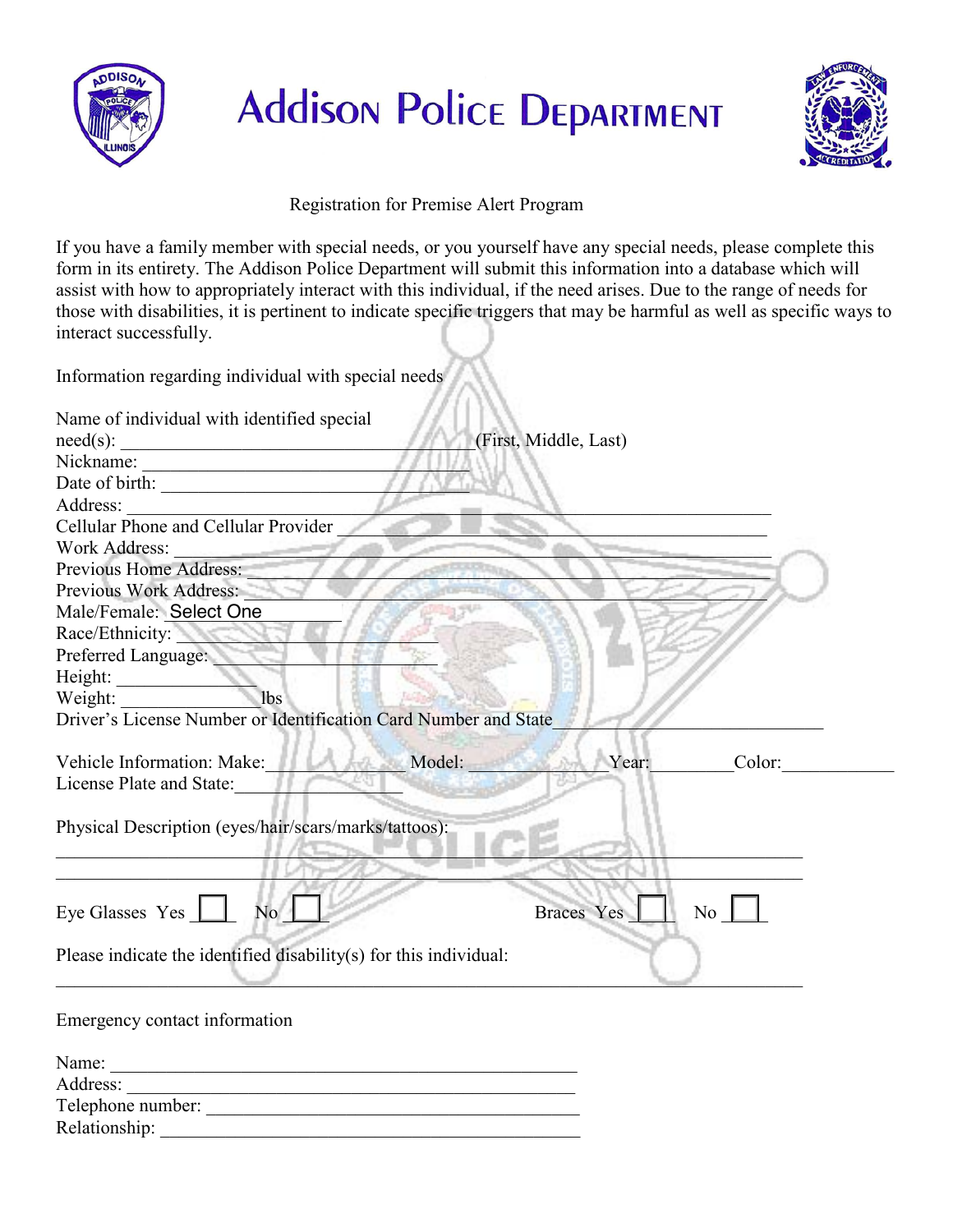



Emergency contact information

| Name:             |  |
|-------------------|--|
| Address:          |  |
| Telephone number: |  |
| Relationship:     |  |
|                   |  |

Please indicate any information that is important for the Addison Police to know about this individual? (i.e.: special identifiers such as a bracelet noting their disability, verbal/non-verbal, triggers, calming strategies, etc.)

| ID Bracelet/alert band: (Circle)                                                                                                                                                  | $\bigcirc$ yes                   | $\bigcirc$ no               |                |
|-----------------------------------------------------------------------------------------------------------------------------------------------------------------------------------|----------------------------------|-----------------------------|----------------|
| ID Necklace: (Circle)<br>Special needs ID card: (Circle)                                                                                                                          | $\bigcirc$ yes<br>$\bigcirc$ yes | $\circ$ no<br>$\bigcirc$ no |                |
| Communication: (Circle)                                                                                                                                                           | $O$ verbal                       | O non-verbal                |                |
| <b>Medical Needs:</b>                                                                                                                                                             |                                  |                             |                |
| If emergency access needs to be gained do emergency personnel have permission to make entry into the<br>residence (emergency personnel consists of police, fire, paramedics)? Yes |                                  |                             | N <sub>o</sub> |
| Is there a keypad to get in the house? Yes<br>Is there a key hidden somewhere?                                                                                                    | N <sub>o</sub><br>Yes            | Code<br>N <sub>o</sub>      |                |
| Triggers to avoid, if possible:                                                                                                                                                   |                                  |                             |                |
| Strategies and/or needs for positive interaction:                                                                                                                                 |                                  |                             |                |
| Favorite places to visit (Parks, ETC)                                                                                                                                             |                                  |                             |                |
| Habits of Registrant                                                                                                                                                              |                                  |                             |                |
| Has your loved one been missing before? Yes 1<br>If yes, where were they located and when?                                                                                        |                                  | No                          |                |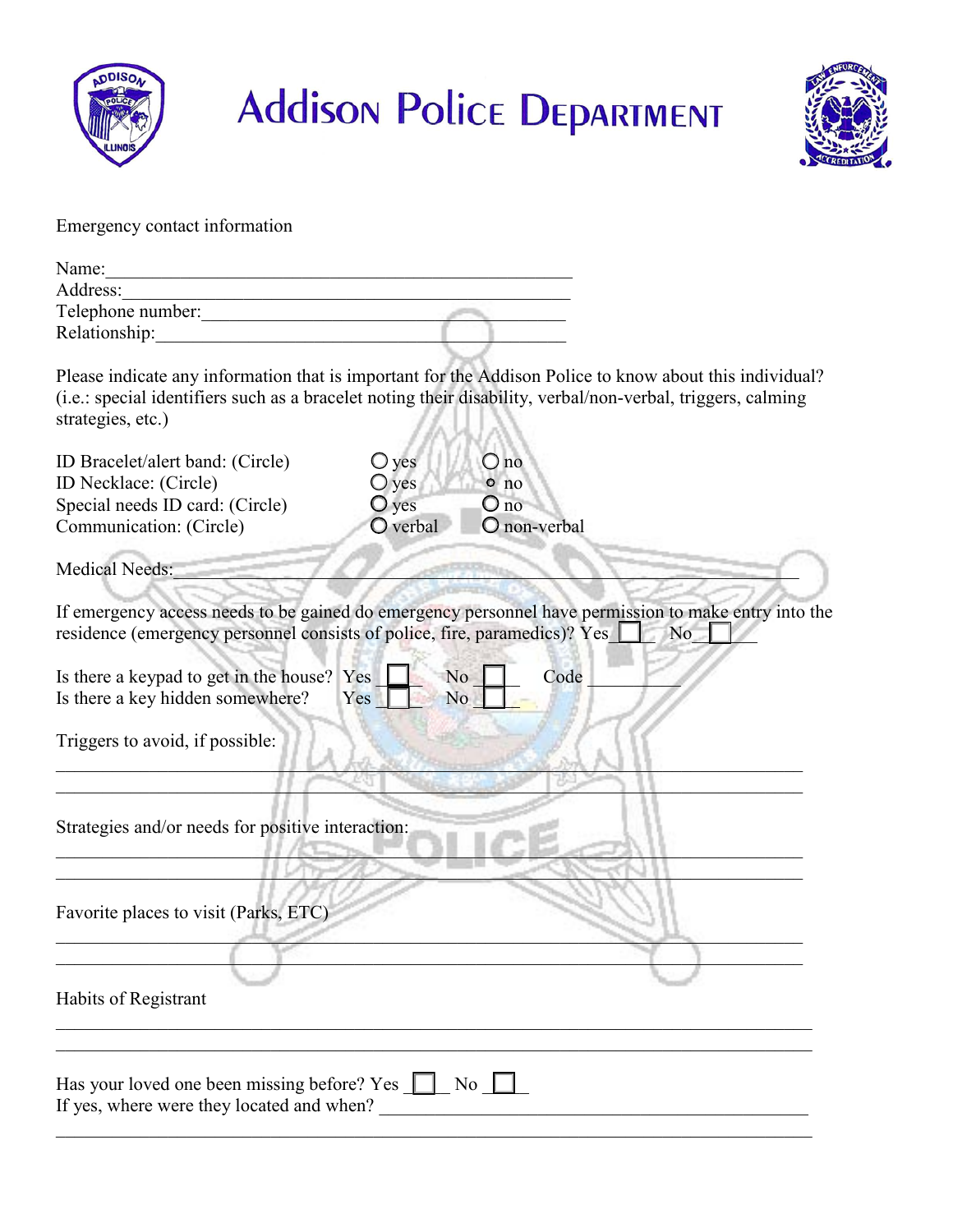



| Are you filling out this form on behalf of someone? Yes<br>$\overline{N_0}$                              |  |  |  |  |
|----------------------------------------------------------------------------------------------------------|--|--|--|--|
| Your name/relationship to individual:                                                                    |  |  |  |  |
| Is a current photo available to the police? Yes                                                          |  |  |  |  |
| Special need has been verified by: (Circle)<br>$\bigcirc$ (A) individual<br>$\bigcirc$ (B) family member |  |  |  |  |
| (C) friend<br>caregiver                                                                                  |  |  |  |  |

 $\circ$  (E) medical personnel familiar with the individual.

. A signed release must accompany this registration form. A self-release form is available as well as a release form for individuals with a legal guardian.

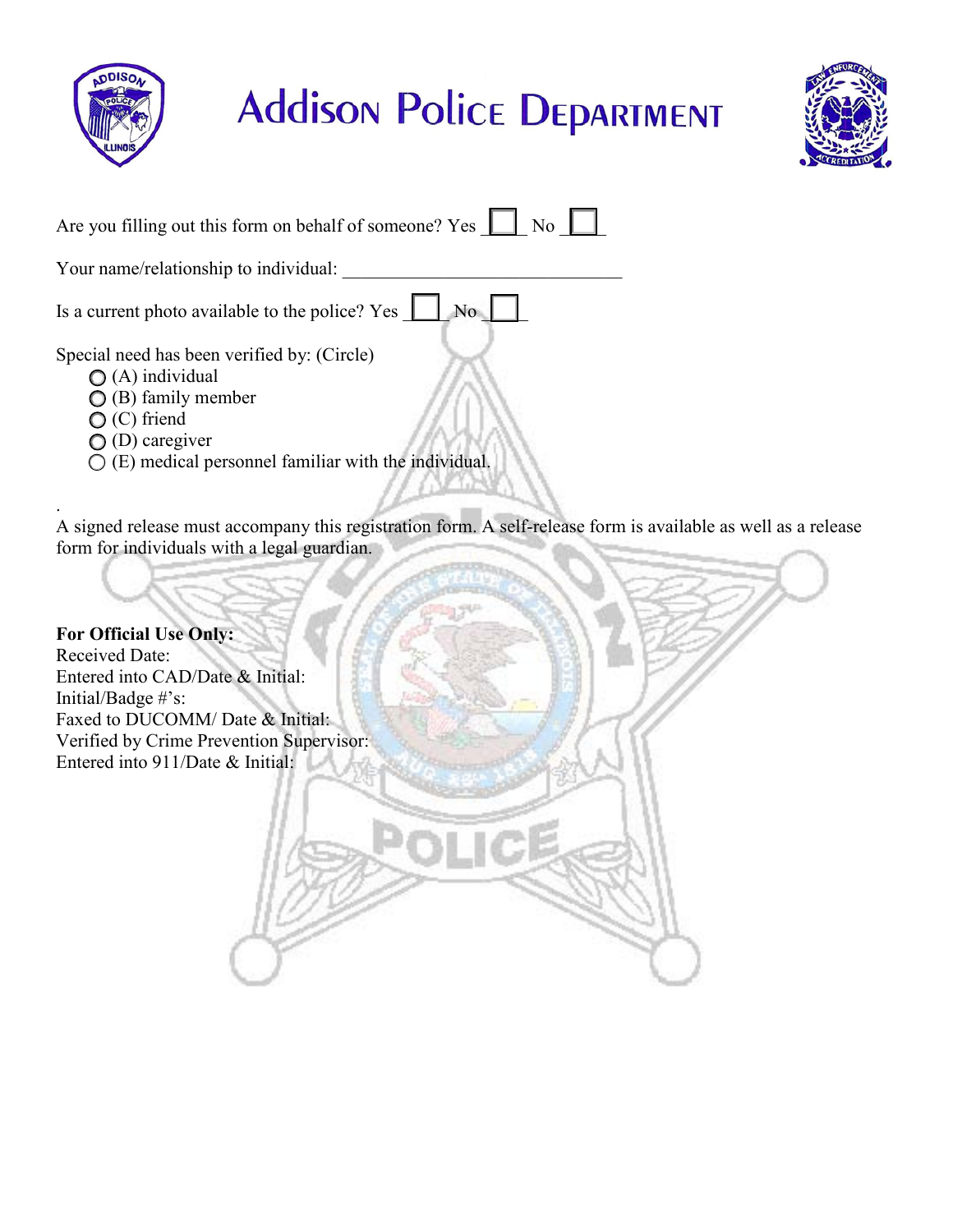



Premise Alert Program Release Form

I represent that I, \_\_\_\_\_\_\_\_\_\_\_\_\_\_\_\_ am of legal age and capacity and that I represent as the parent or legal guardian (copy of 'letter of office' attached as applicable) and acknowledge that the information provided herein has been given freely and voluntarily and accurately for the sole purpose of assisting police, fire and emergency response agencies to more effectively respond to an emergency or potential emergency which may involve Theorem and on behalf of Theorem and on behalf of authorize the use of this information for that purpose in the discretion of those police, fire and emergency response agencies who may respond to an emergency or potential emergency involving Tagree to the dissemination of this information to any police, fire and emergency response agencies which may need access to this information in order to respond to an emergency or potential emergency which may involve **EXECUTE:** I acknowledge that by providing this information for the purpose stated above that \_\_\_\_\_\_\_\_\_\_\_\_\_\_\_\_\_\_\_\_ is not entitled to any preferential treatment nor a more timely response to any emergency or potential emergency. This information will be kept on file for a period not to exceed two (2) years. A notification will be made prior to that 2-year deadline. If the information is not confirmed at that time, the information will be removed from this database. I agree to keep this information current and acknowledge that the information provided becomes the property of the Addison Police Department for the purpose stated above. I further for \_\_\_\_\_\_\_\_\_\_\_\_\_\_, his/her heirs, executors, administrators, personnel representatives and assigns, waive and release any and all rights, claims and causes of action which they may have against those police, fire and emergency response agencies who may respond to an emergency or potential emergency involving **Example 2018** The section of the section of the section of the section of the section of the section of the section of the section of the section of the section of the section of the section information, no relationship nor duty, including but not limited to any contractual or agency or special relationship or duty, is established between and those police, fire and emergency involving and that the aforementioned police, fire and emergency response agencies do not waive or limit defense or immunity available to them by law. By signing, I certify I have read and understand this form in its entirety and hereby give permission to the Addison Police Department to enter this information into the Premise Alert Program database.

| Signed       |  |
|--------------|--|
| Printed name |  |
| Date         |  |